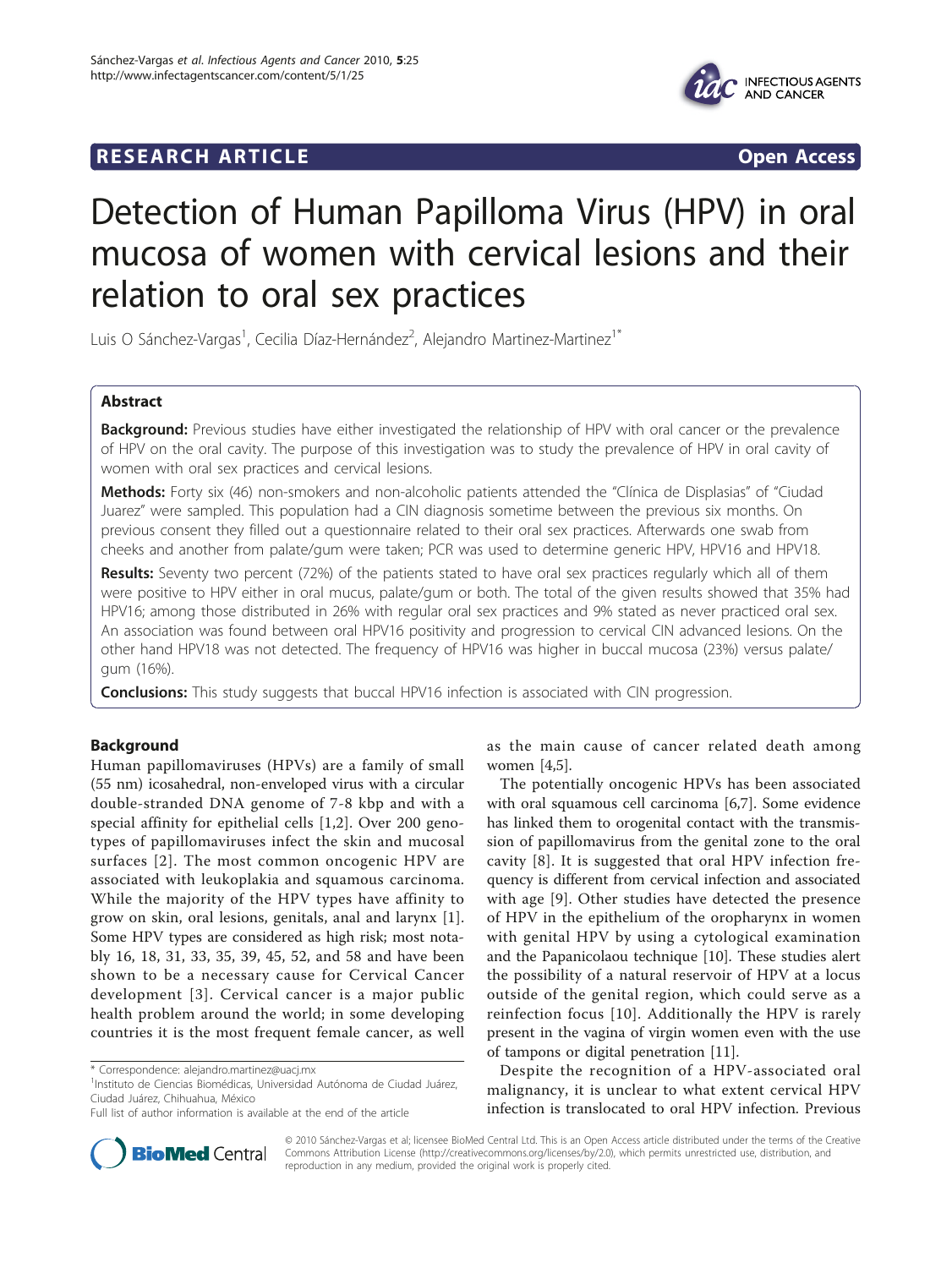studies suggested that oral HPV infection analogously to cervical infection is associated with sexual behavior and immunosuppressant [[12](#page-4-0),[13\]](#page-4-0). The majority of the studies of buccal HPVs made in the past have explored the relationship between HPV and the development of oral cancer; these studies detected HPV in DNA extracted from the oral cavity of patients with oral lesions and/or abnormalities [[14-18\]](#page-4-0) shown that HPVs that infect the genital area can also infect the oral cavity [[19\]](#page-4-0). In healthy Japanese; HPV in oral cavity was present in 0.6% of the population [\[20](#page-4-0)]. Other studies have proposed that mothers may serve as the source of infant HPV infection which suggested the possibility of a non-sexual transmission of the virus [[21](#page-5-0)]. In the few studies in which oral and anogenital HPV infections were analyzed, oral HPV infection frequency appeared to be lower than anogenital infection [\[16](#page-4-0),[17,](#page-4-0)[22,23](#page-5-0)]. However, oral and cervical HPV prevalence were similar in a small group with high prevalence of oral or anogenital condylomata [[16](#page-4-0)]. These studies were performed in a high risk population therefore the relationship between HPV infection in cervix and oral cavity related to oral sex practices remains unexplored. The aim of this study was to determine the frequency of HPV in the oral cavity of a Mexican women population with histopathological diagnosis of cervical lesions and to describe the viral infection in relation to oral sex practices and habits to share personal objects such as toothbrush.

# Results

This study included 46 voluntary non-smoker and nonalcoholic women that attend to the "Clínica de Displasias del Sector Salud" in the City of Juarez, México. The female subjects attend to this clinic because they presented previous CIN alterations. After they filled out the inform consent and the questionnaire; the patients were instructed by imitation for autosampling the oral cavity. Once in the laboratory and after DNA extraction the human  $\beta$ -globin gene was amplified as an internal control of human DNA as well as a DNA with quality for PCR. Those cases that failed in the  $\beta$ -globin gene amplification were excluded rather than those samples tested positive for  $\beta$ -globin were further used for generic HPV that amplify a wide range of HPV types. After generic HPV positivity the specific PCR for HPV16 and HPV18 were performed. Two regions were sampled in the oral cavity; the first one was the buccal mucosa and the second one was the palate and gum altogether (P/G). All women studied carried generic HPV either in mucosa or P/G, this gives a frequency of 100% for the buccal cavity. However, if the mucosa and P/G are considered separately (Table 1) the percentages of HPV infection were as follows: for generic HPV in the buccal mucosa was 86%, and for P/G was 88% and for HPV16 23% for

Table 1 Frequency of HPV by buccal region and its relation with oral sex practices

| Overall $(N = 43)$ | Oral sex | <b>Generic HPV</b> |      | <b>HPV16</b> |                |
|--------------------|----------|--------------------|------|--------------|----------------|
| Buccal mucosa      |          | n                  | (% ) | n            | (% )           |
|                    | No       | 11                 | 26   | 3            | 7              |
|                    | Yes      | 26                 | 60   | 7            | 16             |
|                    | Total    | 37                 | 86   | 10           | 23             |
|                    |          |                    |      |              |                |
| Palate/gum         |          | n                  | (% ) | n            | $(\% )$        |
|                    | No       | 9                  | 21   |              | $\mathfrak{D}$ |
|                    | Yes      | 29                 | 67   | 6            | 14             |
|                    | Total    | 38                 | 88   | 7            | 16             |

mucosa and 16% for P/G. The higher frequency of HPV16 in woman having oral sex would suggest a higher risk, however number are too small to see any significant risk.

Sixty-three percent (63%) of the studied female subjects were married, 19% were in common law marriage and 7% were singles. The mean age was 35 years old ranging between 19 to 63 years old (not shown in tables). Table [2](#page-2-0) shows the results of the applied questionnaire. Generic HPV was detected in all cases either in palate-gum, buccal mucosa, or both. However, HPV16 was detected in 35% of all patients and 73% of the patients stated to practice oral sex frequently. The association between the presence of HPV16 and the frequently practice of oral sex was not observed. From the total women, 53% had oral sex mutually (fellatio and cunnilingus, Table [2\)](#page-2-0). This group had the highest frequency of HPV16 (53%) among those patients stated to practice oral sex. Interestingly the only three women that practice fellatio but did not received cunnilingus (7%) were generic HPV positive but HPV16 negative.

All women were CIN diagnosed along the previous six months (according to Bethesda classification) because of that; it is clearly evident the association between oral HPV16 positivity and CIN progression 51% (Mann Whitney U test,  $p = 0.023$ , followed by 28% with inflammatory alterations; and finally 21% did not present cervical alterations (Table [2](#page-2-0)). Two women that evolved positively to the treatment at that time of gynecological visit were observed. They had no cervical alterations but were HPV16 positive.

The majority of the patients stated not to use condoms while practicing oral sex, and 60% of them were buccal HPV16 positive. Apparently the use of condoms during oral sex would prevent infection of the oral mucosa (Table [2](#page-2-0)).

The biggest group of patients (47%) declared to have only one sex partner, 23% had two partners and 2% had more than two partners (Table [2\)](#page-2-0).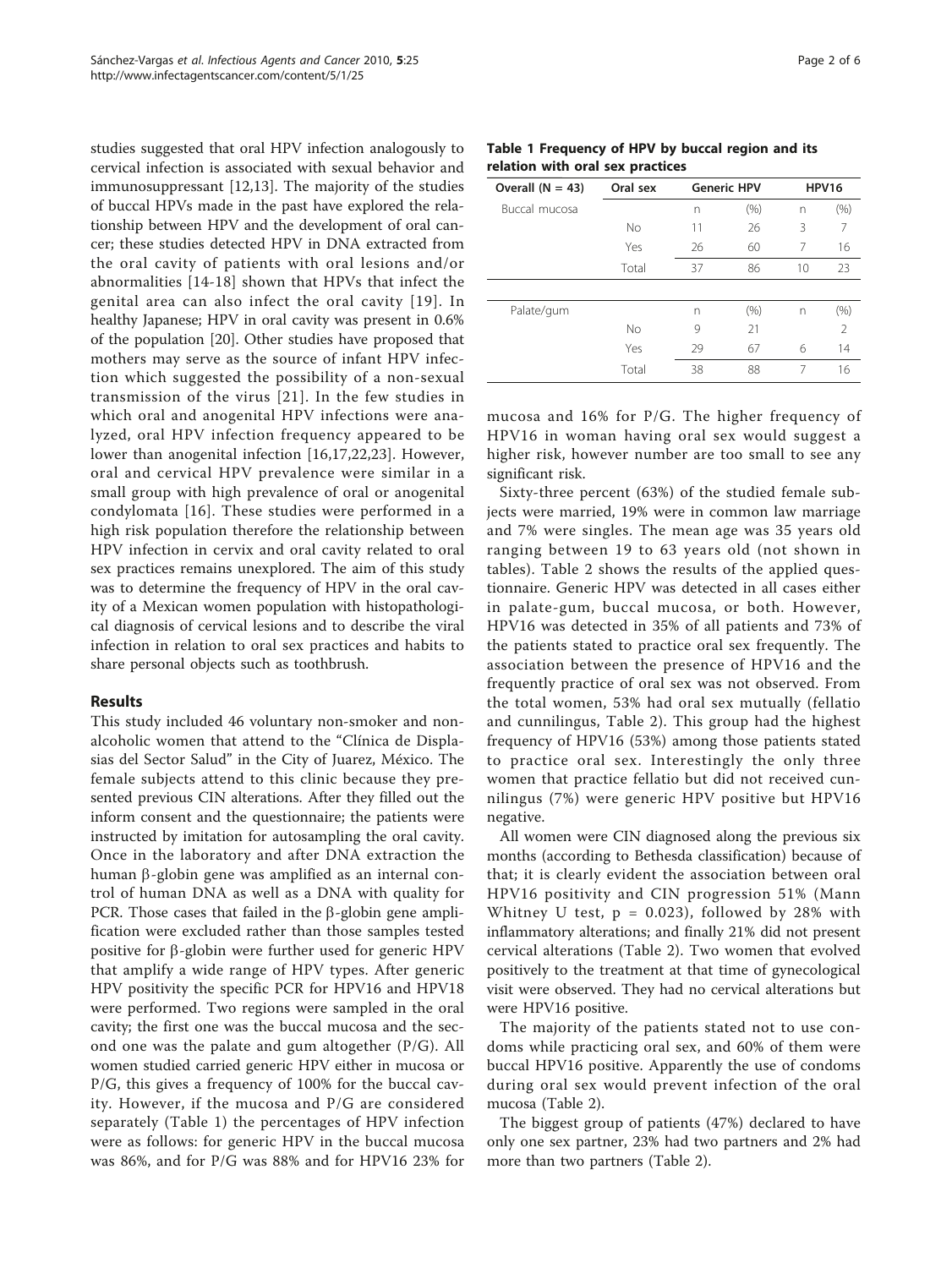# <span id="page-2-0"></span>Table 2 Buccal HPV16 associated to oral sex practices

|                                              | Overall $(N = 43)$ |                | HPV16 negative $(N = 28)$ |                | HPV16 positive $(N = 15)$ |                |
|----------------------------------------------|--------------------|----------------|---------------------------|----------------|---------------------------|----------------|
|                                              | $\mathsf n$        | $\%$           | n                         | $\%$           | n                         | $\%$           |
| Oral Sex frequency                           |                    |                |                           |                |                           |                |
| Never                                        | 12                 | 28             | 8                         | 29             | $\overline{4}$            | 27             |
| Frequently                                   | 31                 | 72             | 20                        | 71             | 11                        | 73             |
| Oral Sex type                                |                    |                |                           |                |                           |                |
| Do not practice                              | 1                  | $\overline{2}$ | $\mathbf{1}$              | $\overline{4}$ | $\circ$                   | 0              |
| To her partner                               | 3                  | 7              | 3                         | 11             | $\Omega$                  | $\Omega$       |
| Both                                         | 23                 | 53             | 15                        | 54             | 8                         | 53             |
| Did not answer                               | 16                 | 37             | 9                         | 32             | 7                         | 47             |
| *Histological biopsy results                 |                    |                |                           |                |                           |                |
| Without alterations                          | 9                  | 21             | $\overline{7}$            | 25             | 2                         | 13             |
| Inflammatory Alterations                     | 12                 | 28             | 9                         | 32             | 3                         | 20             |
| CIN-I & CIN-II                               | 22                 | 51             | 12                        | 43             | 10                        | 67             |
| Use of condom while practicing oral sex      |                    |                |                           |                |                           |                |
| Do not practice oral sex                     | 12                 | 28             | 8                         | 29             | $\overline{4}$            | 27             |
| Use of Condom                                | 1                  | $\overline{2}$ | 1                         | $\overline{4}$ | $\Omega$                  | $\Omega$       |
| Do not use Condom                            | 25                 | 58             | 16                        | 57             | $\mathsf{Q}$              | 60             |
| Did not answer                               | 5                  | 12             | 3                         | 11             | 2                         | 13             |
| Number of Partners to whom practice oral sex |                    |                |                           |                |                           |                |
| Do not practice oral sex                     | 1                  | $\overline{2}$ | $\mathbf{1}$              | $\overline{4}$ | $\Omega$                  | $\mathbf{0}$   |
| One                                          | 20                 | 47             | 12                        | 43             | 8                         | 53             |
| Two                                          | 10                 | 23             | $\overline{7}$            | 25             | 3                         | 20             |
| More than two                                | 1                  | $\overline{2}$ | $\mathbf{1}$              | $\overline{4}$ | $\Omega$                  | $\circ$        |
| Did not answer                               | 11                 | 26             | $\overline{7}$            | 25             | $\overline{4}$            | 27             |
| Personal objects sharing                     |                    |                |                           |                |                           |                |
| Do not practice                              | 23                 | 53             | 17                        | 61             | 6                         | 40             |
| Occasionally                                 | 17                 | 40             | 9                         | 32             | 8                         | 53             |
| Frequently                                   | $\overline{2}$     | 5              | 1                         | 4              |                           | $\overline{7}$ |
| Did not answer                               | 1                  | $\overline{2}$ | 1                         | $\overline{4}$ | 0                         | $\circ$        |

\* Mann Whitney U = 1.9819 p = 0.0237 [[42\]](#page-5-0); [http://department.obg.cuhk.edu.hk/researchsupport/MannWhitney.ASP\)](http://www.infectagentscancer.com/content/5/1/25).

The majority (53%) of the women stated not to share spoons, toothbrush or candies (Table 2). But an important fraction (40%) recognized to share those objects occasionally (Table 2).

# **Discussion**

The prevalence rate of HPV in normal oral mucosa has been reported to vary greatly because of differences in types of samples, collection, detection methods, level of sensitivity, PCR primers used, and PCR inhibitors [[10](#page-4-0),[15](#page-4-0),[22-32](#page-5-0)]. A previous study showed a high prevalence of oral HPV infection (81%) among healthy people in Japan [[20](#page-4-0)].

In this study, we performed the HPV detection by PCR using the MY09/MY11 primer pair; which, it is widely used on epidemiological studies and showed to be equally sensitive than confirmatory nested PCR with GP5+/GP6+ primers, with a correlation of 94% [[33-35](#page-5-0)]. Generic HPV in our sampled population had a frequency of 100%. These women that attend to the "Clinica de Displasias de Ciudad Juárez" can be considered as high risk population since they came to this clinic attending some cervical abnormality. It is notably interesting that all these women were positive and taking into account that they had some cervical problem; this number became comparable to the 81% found in oral cavity of healthy Japanese and the 90% buccal HPV among positive genital HPV in Brazilian women [\[7](#page-4-0),[20](#page-4-0)]. Buccal presence of HPV16 in our study was 35% (Table 2). However, we have observed differences by the anatomic region of the oral cavity sampled that was 23% for buccal mucosa to 16% on P/G. To sum up, this HPV point prevalence was higher than those of other normal oral HPV studies as well as in high risk population [[20](#page-4-0),[26](#page-5-0),[30](#page-5-0)]. The reasons of such a high HPV prevalence in the normal oral cavity in women of the City of Juarez are not yet explored. Further studies are needed to clarify this as well as the differences in HPV infection at each normal oral site and the use of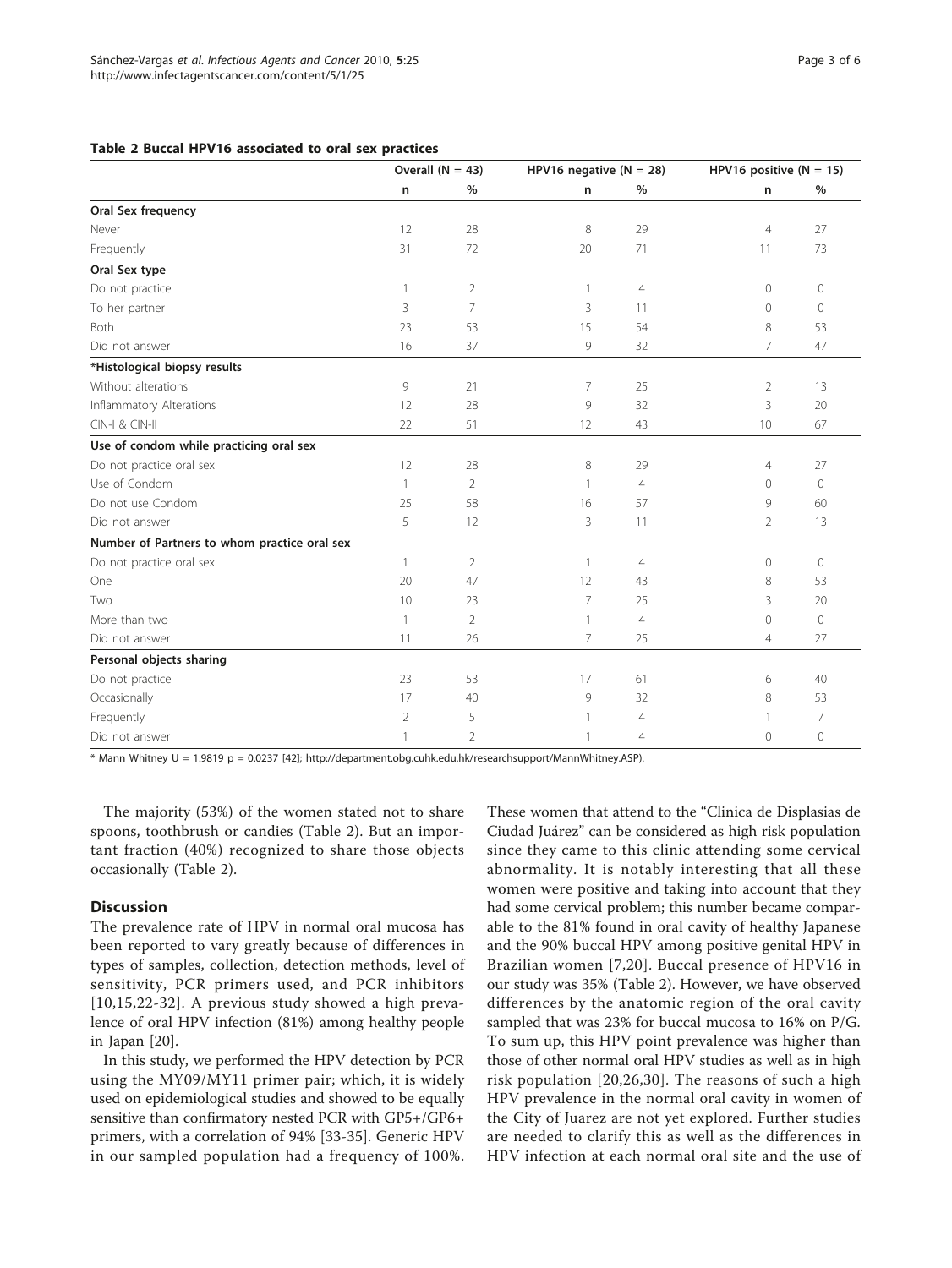condoms along with preventive vaccination as a strategy to prevent infections of the oral mucosa.

We evaluated HPVs only in buccal samples. Although in cancers of the upper aerodigestive tract HPV has been detected predominantly in the oropharynx and tonsil [\[29](#page-5-0),[35\]](#page-5-0). A risk factor for the occurrence of HPVinfected oral and for presence of HPV in the normal cervix is an increase in the number of sexual partners [[10,20](#page-4-0)[,28](#page-5-0)], but in our study the number of sex partners did not seem to increase the risk of HPV-16 oral infection. Oral sex practices may affect oral and cervical sites similarly. Local factors that have been found to influence the persistence of HPV at the cervix may affect the natural history of oral HPV infections. These factors include coinfection by Chlamydia trachomatis [[30,31](#page-5-0)] or herpes simplex virus [[32\]](#page-5-0), smoking [[36\]](#page-5-0), age [\[37\]](#page-5-0), HPV type [\[38](#page-5-0)], and the use of hormones and contraceptives [[23,36,39\]](#page-5-0). However, all these reports did not implement any questionnaire to identify any factors behind the transmission of HPVs. We have collected information about sexual behavior of the patients, to examine the relationship between cunnilingus and incidence of mouth HPV infection.

In our study HPV16 in mouth was significantly associated with genital CIN progression (Mann Whitney U test,  $p = 0.023$ ), suggesting that women with HPV16 persistent infections and progression to advanced genital lesions have higher risk of HPV16 detection in the oral mucosa. We found HPV16 infection in a media of 37 years. As this type of HPV is related to cancer; it is also considered as high-risk mucosal type virus [[40\]](#page-5-0) and this phenomena should be known by the dentists and pathologists.

The role of men as possible vectors of HPV has been discussed previously [\[41](#page-5-0)]. Our results suggest that transmission of HPV occurs not only via sexual contact but also through oral contact. The fact that women that stated not to receive cunnilingus were HPV16 free; this probably reflects that their partner is not translocating the virus from the women genitals to the mouth but probably the autoinoculation is more frequent that we think.

In a cross-sectional study of Fahkyr [[23](#page-5-0)], oral HPV infection was found to be less prevalent than cervical HPV infection in both HIV-positive and -negative women. Oral HPV infections were detected in approximately 25% of HIV-positive women and 9% of HIVnegative women. Our results showed a much higher prevalence in oral cavity of women with or without cervical lesions then the study of Fahkyr [[23\]](#page-5-0). These data suggest that the oral cavity may be a reservoir of HPV infection with a sufficiently high prevalence to affect the dynamics of HPV transmission between the populations. Several aspects for the relationship among cervical- and oral-HPV remain poorly described. A prospective study

to clarify the interrelationship between HPV infections at both sites and to understand possible differences in incidence and factors affecting clearance or persistence in the oral cavity and the cervix is warranted. These include differences by anatomic site in HPV prevalence and HPV type distribution. Also unknown are the prevalence of single and multiple oral or cervical infections and whether multiple infections are type concordant.

Our data hint, it is that oral cavity should be considered as a potential reservoir for HPV and may not be entirely independent of the cervical reservoir as well as the partner genitalia. In this study we did not sample the partner's genitalia but we assume that both genitalia are infected since these are considered as sexually transmissible infections. Thus the presence of the virus in the oral cavity should be explained not only by oral contact with genitalia but also by autoinoculation. We are aware about the different prevalence data in oral HPV DNA detection ought to different populations and methodologies. Consequently comparative studies will be required in parallel studies of the relationship between incident squamous epithelial lesions and persistence oral HPV. This will help to understand the involvement of HPV in the development of oral cancer as well as the role of oral cavity in the cervical infection.

# Conclusions

In conclusion, this study suggests that women with genital HPV infection have also some kind of HPV infecting their oral cavity and HPV16 detection in the mouth is associated to HPV16 persistence in the genital tract and CIN progression.

## Methods

# Patients and sampling

This study was performed on summer 2008. All women had a previous CIN diagnosis between six months previous to the study. The Inclusion criteria were any women that attend to "Clínica de Displasias" for any cervical associated problem, no matter their origin or place of living (Mexico or USA), sign an informed consent and fill a questionnaire about their sex habits. The exclusion criteria were: smoking and alcoholism habits. All women studied were above eighteen years old. The full protocol was approved by the Ethics Committee of the Universidad Autonoma de Ciudad Juarez and the Clinica de Displasias. Women were asked to autosampling with a cotton swab the two cheeks and with other cotton swab the palate/gum  $(P/G)$ . In both cases tissues were rubbed for a minute. Cotton swabs were immersed into 15 mL tube containing 1 mL of transporting media (10 mM Trizma, pH 8.8; 1 mM EDTA; 0.01% Sodium azide; 50 μg/mL Ampicillin; 1 μg/mL Proteinase K) and stored at -20°C in between 24 h after collection.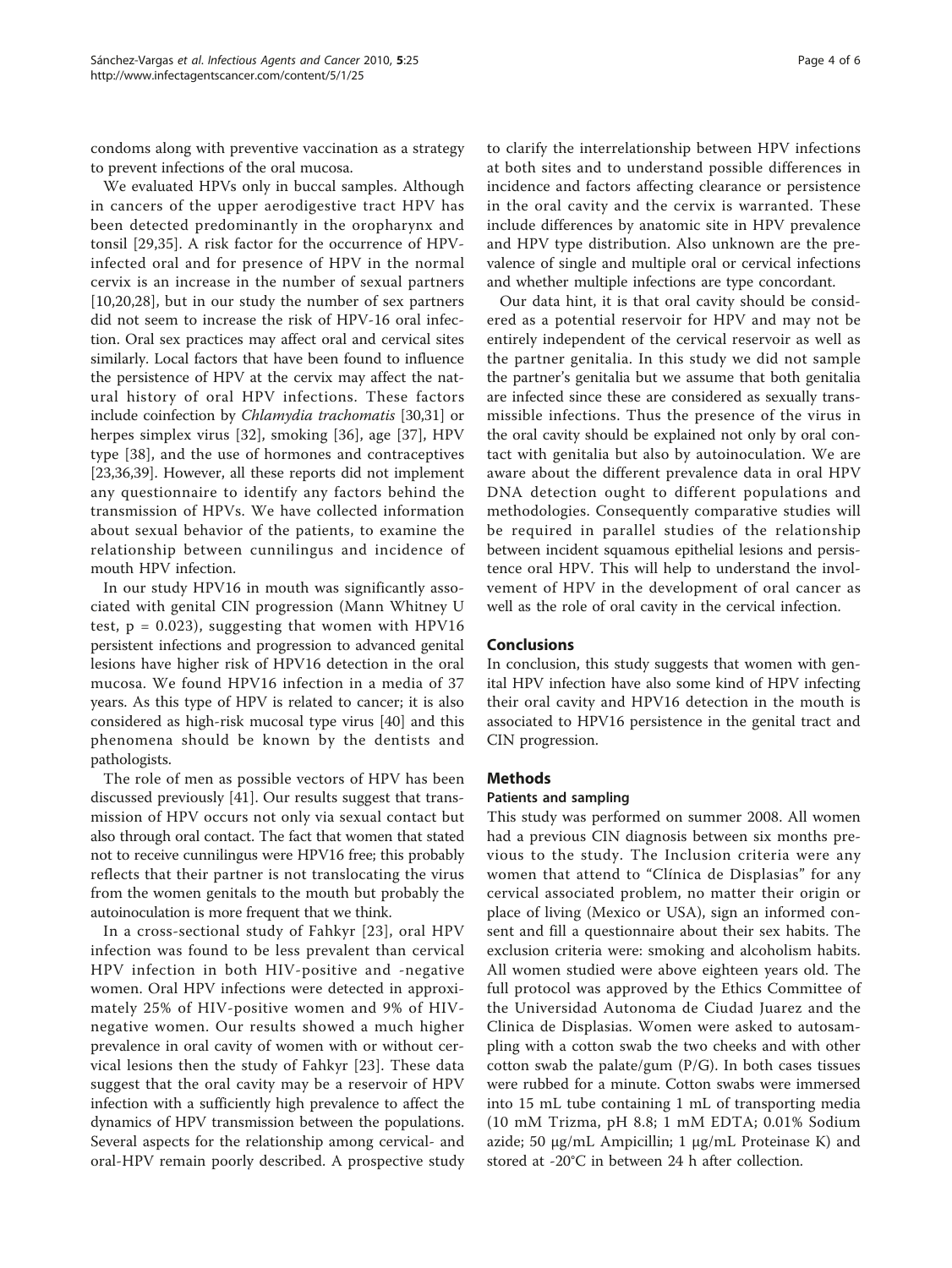#### <span id="page-4-0"></span>DNA extraction and PCR for HPV

Samples were unfreeze, centrifuged at 3,500 rpm in a clinical centrifuge, cotton swab removed and the transporting media was transferred to a 2 mL microtube that was centrifuged 5 min at 3,500 rpm at 4°C. 300 μL of clear supernatant were taken into a new tube and 25 μL of 5 M sodium acetate and 1 mL of isopropanol were added consecutively and centrifuged at 14,000 rpm at 4° C for 5 min. Pellet were washed with 1 mL of 70% ethanol and dried overnight at room temperature. Pellet was dissolved with 100 μL rehydration solution (Promega A7963) and incubated at 65°C for 20 min.

PCRs for generic HPVs were assembled with 5 μL DNA, 12.5 μL 2X GoTaq Green Master Mix (Promega). 5 μL MY11/MY09 primer mix at 2.5 μM each, and 2.5 μL water. PCR conditions were 40 cycles at 94°C for 60 s, 55°C for 60 s, 72°C for 60 s, with an initial denaturation at 94°C for 5 min and a final extension of 72°C for 7 min [[33\]](#page-5-0). PCR products were examined in 2% agarose gels using base pairs standard (Promega G7521). PC04 and GH20 primers for human betha-globin gene were used as internal controls. For HPV16 and HPV18 specific primers were used as described elsewhere [[34,35](#page-5-0)].

#### Statistical analysis

Questionnaire answers, previous histopathological results and buccal HPVs results were analyzed with SPSS statistical software version 11 and Mann Whitney U Test [\[42](#page-5-0)].

#### Acknowledgements

This study was supported with funds of UACJ, "Clínica de Displasias" and the United Sates-Mexico Minority Health Interdisciplinary Research Training Program, [http://www.nimhd.nih.gov/our\\_programs/mhirt.asp](http://www.nimhd.nih.gov/our_programs/mhirt.asp). We acknowledge also to Vanessa Mendez Galindo and Ana Gabriela Padilla Galindo for the proofreading. Part of this work was possible with stipends for internships to students by the United Sates-Mexico Minority Health Interdisciplinary Research Training Program, [http://www.nimhd.nih.gov/](http://www.nimhd.nih.gov/our_programs/mhirt.asp) [our\\_programs/mhirt.asp](http://www.nimhd.nih.gov/our_programs/mhirt.asp). All authors acknowledge to UACJ and the Clínica de Displasias, Ciudad Juarez, Mexico.

#### Author details

<sup>1</sup>Instituto de Ciencias Biomédicas, Universidad Autónoma de Ciudad Juárez, Ciudad Juárez, Chihuahua, México. <sup>2</sup>Clínica de Displasias. Jurisdicción Sanitaria No. II. Servicios de Salud de CHIH. Paseo Triunfo de la Republica No. 3530, Ciudad Juárez, CHIH Ciudad Juárez, Chihuahua, México.

#### Authors' contributions

LS carried out the molecular genetic studies, participated in the sampling, and questionnaire design, analysis and drafted the manuscript. CD carried out the selection of patients, sampling, questionnaire application, and analysis of data. AM conceived of the study, and participated in its design, statistical analysis, writing and coordination of the study. All authors read and approved the final manuscript.

#### Competing interests

There are no conflicts of interest by any of the authors involved neither in this study publication nor for the previous 2 years.

Received: 21 April 2010 Accepted: 4 December 2010 Published: 4 December 2010

#### References

- 1. Bernard HU: [The clinical importance of the nomenclature, evolution and](http://www.ncbi.nlm.nih.gov/pubmed/15753006?dopt=Abstract) [taxonomy of human papillomaviruses.](http://www.ncbi.nlm.nih.gov/pubmed/15753006?dopt=Abstract) J Clin Virol 2005, 32(Suppl 1):S1-6.
- 2. Doorbar J: [The papillomavirus life cycle.](http://www.ncbi.nlm.nih.gov/pubmed/15753007?dopt=Abstract) J Clin Virol 2005, 32(Suppl 1): S7-15.
- 3. Walboomers JM, Jacobs MV, Manos MM, Bosch FX, Kummer JA, Shah KV, Snijders PJ, Peto J, Meijer CJ, Muñoz N: [Human papillomavirus is a](http://www.ncbi.nlm.nih.gov/pubmed/10451482?dopt=Abstract) [necessary cause of invasive cervical cancer worldwide.](http://www.ncbi.nlm.nih.gov/pubmed/10451482?dopt=Abstract) J Pathol 1999, 189:12-19.
- 4. Flores Y, Shah K, Lazcano E, Hernández M, Bishai D, Ferris DG, Lörincz A, Hernández P, Salmerón J, Morelos HPV Study Collaborators: [Design and](http://www.ncbi.nlm.nih.gov/pubmed/12216521?dopt=Abstract) [methods of the evaluation of an HPV-based cervical cancer screening](http://www.ncbi.nlm.nih.gov/pubmed/12216521?dopt=Abstract) [strategy in Mexico: The Morelos HPV Study.](http://www.ncbi.nlm.nih.gov/pubmed/12216521?dopt=Abstract) Salud Publica Mex 2002, 44:335-344.
- 5. International Agency for Research on Cancer. [[http://www-dep.iarc.fr/\]](http://www-dep.iarc.fr/).
- Ibieta BR, Lizano M, Fras-Mendivil M, Barrera JL, Carrillo A, Ma Ruz-Godoy L, Mohar A: [Human papilloma virus in oral squamous cell carcinoma in a](http://www.ncbi.nlm.nih.gov/pubmed/15716837?dopt=Abstract) [Mexican population.](http://www.ncbi.nlm.nih.gov/pubmed/15716837?dopt=Abstract) Oral Surg Oral Med Oral Pathol Oral Radiol Endod 2005, 99:311-315.
- 7. Rivero ER, Nunes FD: "[HPV in oral squamous cell carcinomas of a](http://www.ncbi.nlm.nih.gov/pubmed/16729170?dopt=Abstract) [Brazilian population: amplification by PCR.](http://www.ncbi.nlm.nih.gov/pubmed/16729170?dopt=Abstract) Braz Oral Res 2006, 20:21-24.
- 8. Andersson-Ellström A, Dillner J, Hagmar B, Schiller J, Forssman L: No serological evidence for non-sexual spread of HPV16. Lancet 1994. 344:1435.
- 9. Schwartz SM, Daling JR, Doody DR, Wipf GC, Carter JJ, Madeleine MM, Mao EJ, Fitzgibbons ED, Huang S, Beckmann AM, McDougall JK, Galloway DA: [Oral cancer risk in relation to sexual history and evidence](http://www.ncbi.nlm.nih.gov/pubmed/9811312?dopt=Abstract) [of human papillomavirus infection.](http://www.ncbi.nlm.nih.gov/pubmed/9811312?dopt=Abstract) J Natl Cancer Inst 1998, 90:1626-1636.
- 10. Giraldo P, Goncalves AK, Pereira SA, Barros-Mazon S, Gondo ML, Witkin SS: [Human papillomavirus in the oral mucosa of women with genital](http://www.ncbi.nlm.nih.gov/pubmed/16324781?dopt=Abstract) [human papillomavirus lesions.](http://www.ncbi.nlm.nih.gov/pubmed/16324781?dopt=Abstract) Eur J Obstet Gynecol Reprod Biol 2006, 126:104-106.
- 11. Rylander E, Ruusuvaara L, Almströmer MW, Evander M, Wadell G: [The](http://www.ncbi.nlm.nih.gov/pubmed/8164934?dopt=Abstract) [absence of vaginal human papillomavirus 16 DNA in women who have](http://www.ncbi.nlm.nih.gov/pubmed/8164934?dopt=Abstract) [not experienced sexual intercourse.](http://www.ncbi.nlm.nih.gov/pubmed/8164934?dopt=Abstract) Obstet Gynecol 1994, 83:735-737.
- 12. Coutlée F, Trottier AM, Ghattas G, Leduc R, Toma E, Sanche G, Rodrigues I, Turmel B, Allaire G, Ghadirian P: [Risk factors for oral human](http://www.ncbi.nlm.nih.gov/pubmed/9018780?dopt=Abstract) [papillomavirus in adults infected and not infected with human](http://www.ncbi.nlm.nih.gov/pubmed/9018780?dopt=Abstract) [immunodeficiency virus.](http://www.ncbi.nlm.nih.gov/pubmed/9018780?dopt=Abstract) Sex Transm Dis 1997, 24:23-31.
- 13. Kreimer AR, Alberg AJ, Daniel R, Gravitt PE, Viscidi R, Garrett ES, Shah KV, Gillison ML: [Oral human papillomavirus infection in adults is associated](http://www.ncbi.nlm.nih.gov/pubmed/14767823?dopt=Abstract) [with sexual behavior and HIV serostatus.](http://www.ncbi.nlm.nih.gov/pubmed/14767823?dopt=Abstract) J Infect Dis 2004, 189:686-698.
- 14. Harputluoglu H, Dizdar O, Altundag K: [Prophylactic human papilloma](http://www.ncbi.nlm.nih.gov/pubmed/16678979?dopt=Abstract) [virus vaccines for cervical cancer may also prevent development of](http://www.ncbi.nlm.nih.gov/pubmed/16678979?dopt=Abstract) [breast and oropharyngeal cancers in women.](http://www.ncbi.nlm.nih.gov/pubmed/16678979?dopt=Abstract) Med Hypotheses 2006, 67:431-432.
- 15. Sugiyama M, Bhawal UK, Dohmen T, Ono S, Miyauchi M, Ishikawa T: [Detection of human papillomavirus-16 and HPV-18 DNA in normal,](http://www.ncbi.nlm.nih.gov/pubmed/12738951?dopt=Abstract) [dysplastic, and malignant oral epithelium.](http://www.ncbi.nlm.nih.gov/pubmed/12738951?dopt=Abstract) Oral Surg Oral Med Oral Pathol Oral Radiol Endod 2003, 95:594-600.
- 16. Badaracco G, Venutti A, di Lonardo A, Scambia G, Mozetti S, Benedetti Panici P, Mancuso S, Marcante ML: [Concurrent HPV infection in oral and](http://www.ncbi.nlm.nih.gov/pubmed/9563805?dopt=Abstract) [genital mucosa.](http://www.ncbi.nlm.nih.gov/pubmed/9563805?dopt=Abstract) J Oral Pathol Med 1998, 27:130-134.
- 17. Kellokoski JK, Syrjanen SM, Chang F, Yliskoski M, Syrjanen KJ: [Southern blot](http://www.ncbi.nlm.nih.gov/pubmed/1334147?dopt=Abstract) [hybridization and PCR in detection of oral human papillomavirus \(HPV\)](http://www.ncbi.nlm.nih.gov/pubmed/1334147?dopt=Abstract) [infections in women with genital HPV infections.](http://www.ncbi.nlm.nih.gov/pubmed/1334147?dopt=Abstract) J Oral Pathol Med 1992, 21:459-464.
- 18. Hansson BG, Rosenquist K, Antonsson A, Wennerberg J, Schildt EB, Bladström A, Andersson G: [Strong association between infection with](http://www.ncbi.nlm.nih.gov/pubmed/16303684?dopt=Abstract) [human papillomavirus and oral and oropharyngeal squamous cell](http://www.ncbi.nlm.nih.gov/pubmed/16303684?dopt=Abstract) [carcinoma: A population-based case-control study in southern Sweden.](http://www.ncbi.nlm.nih.gov/pubmed/16303684?dopt=Abstract) Acta Otolaryngol 2005, 125:1337-1344.
- 19. Kay P, Meehan K, Williamson AL: [The use of nested polymerase chain](http://www.ncbi.nlm.nih.gov/pubmed/12176153?dopt=Abstract) [reaction and restriction fragment length polymorphism for the](http://www.ncbi.nlm.nih.gov/pubmed/12176153?dopt=Abstract) [detection and typing of mucosal human papillomaviruses in samples](http://www.ncbi.nlm.nih.gov/pubmed/12176153?dopt=Abstract) [containing low copy numbers of viral DNA.](http://www.ncbi.nlm.nih.gov/pubmed/12176153?dopt=Abstract) J Virol Methods 2002, 105:159-170.
- 20. Kurose K, Terai M, Soedarsono N, Rabello D, Nakajima Y, Burk RD, Takagi M: [Low prevalence of HPV infection and its natural history in normal oral](http://www.ncbi.nlm.nih.gov/pubmed/15243477?dopt=Abstract) [mucosa among volunteers on Miyako Island, Japan.](http://www.ncbi.nlm.nih.gov/pubmed/15243477?dopt=Abstract) Oral Surg Oral Med Oral Pathol Oral Radiol Endod 2004, 98:91-96.